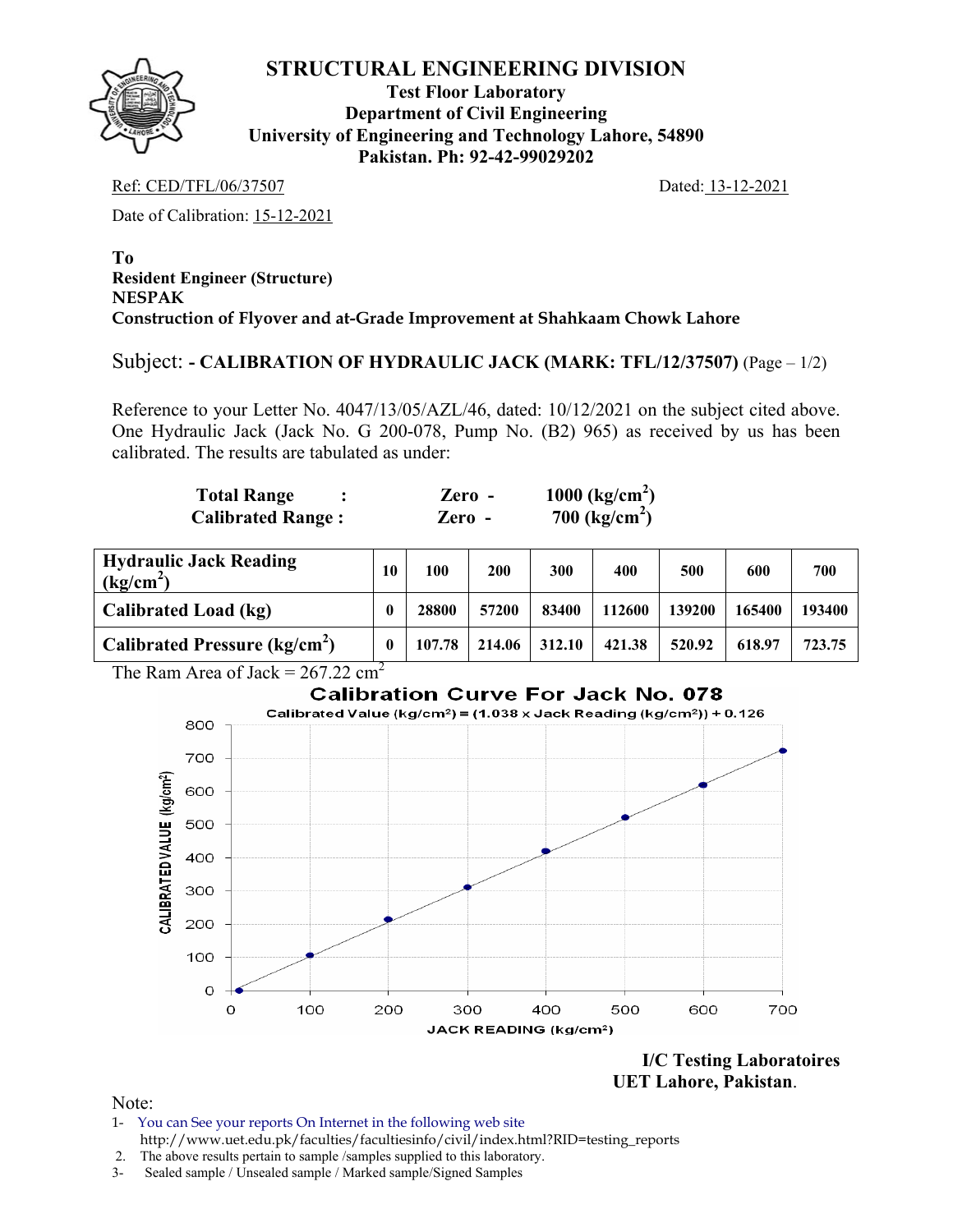

### **Test Floor Laboratory Department of Civil Engineering University of Engineering and Technology Lahore, 54890 Pakistan. Ph: 92-42-99029202**

Ref: CED/TFL/06/37507 Dated: 13-12-2021

Date of Calibration: 15-12-2021

**To Resident Engineer (Structure) NESPAK Construction of Flyover and at-Grade Improvement at Shahkaam Chowk Lahore** 

### Subject: **- CALIBRATION OF HYDRAULIC JACK (MARK: TFL/12/37507)** (Page – 1/2)

Reference to your Letter No. 4047/13/05/AZL/46, dated: 10/12/2021 on the subject cited above. One Hydraulic Jack (Jack No. G 200-079, Pump No. (B2) 975) as received by us has been calibrated. The results are tabulated as under:

| <b>Total Range</b>       | Zero - | 1000 $\text{(kg/cm}^2)$ |
|--------------------------|--------|-------------------------|
| <b>Calibrated Range:</b> | Zero - | 700 $(kg/cm^2)$         |

| <b>Hydraulic Jack Reading</b><br>(kg/cm <sup>2</sup> ) | 20 | 100    | 200    | 300    | 400    | 500    | 600    | 700    |
|--------------------------------------------------------|----|--------|--------|--------|--------|--------|--------|--------|
| Calibrated Load (kg)                                   |    | 26800  | 52533  | 78000  | 104800 | 132533 | 160400 | 188000 |
| Calibrated Pressure ( $kg/cm2$ )                       | 0  | 100.29 | 196.59 | 291.89 | 392.19 | 495.97 | 600.25 | 703.54 |

The Ram Area of Jack =  $267.22 \text{ cm}^2$ 

### **Calibration Curve For Jack No. 079**



**I/C Testing Laboratoires UET Lahore, Pakistan**.

- 1- You can See your reports On Internet in the following web site http://www.uet.edu.pk/faculties/facultiesinfo/civil/index.html?RID=testing\_reports
- 2. The above results pertain to sample /samples supplied to this laboratory.
- 3- Sealed sample / Unsealed sample / Marked sample/Signed Samples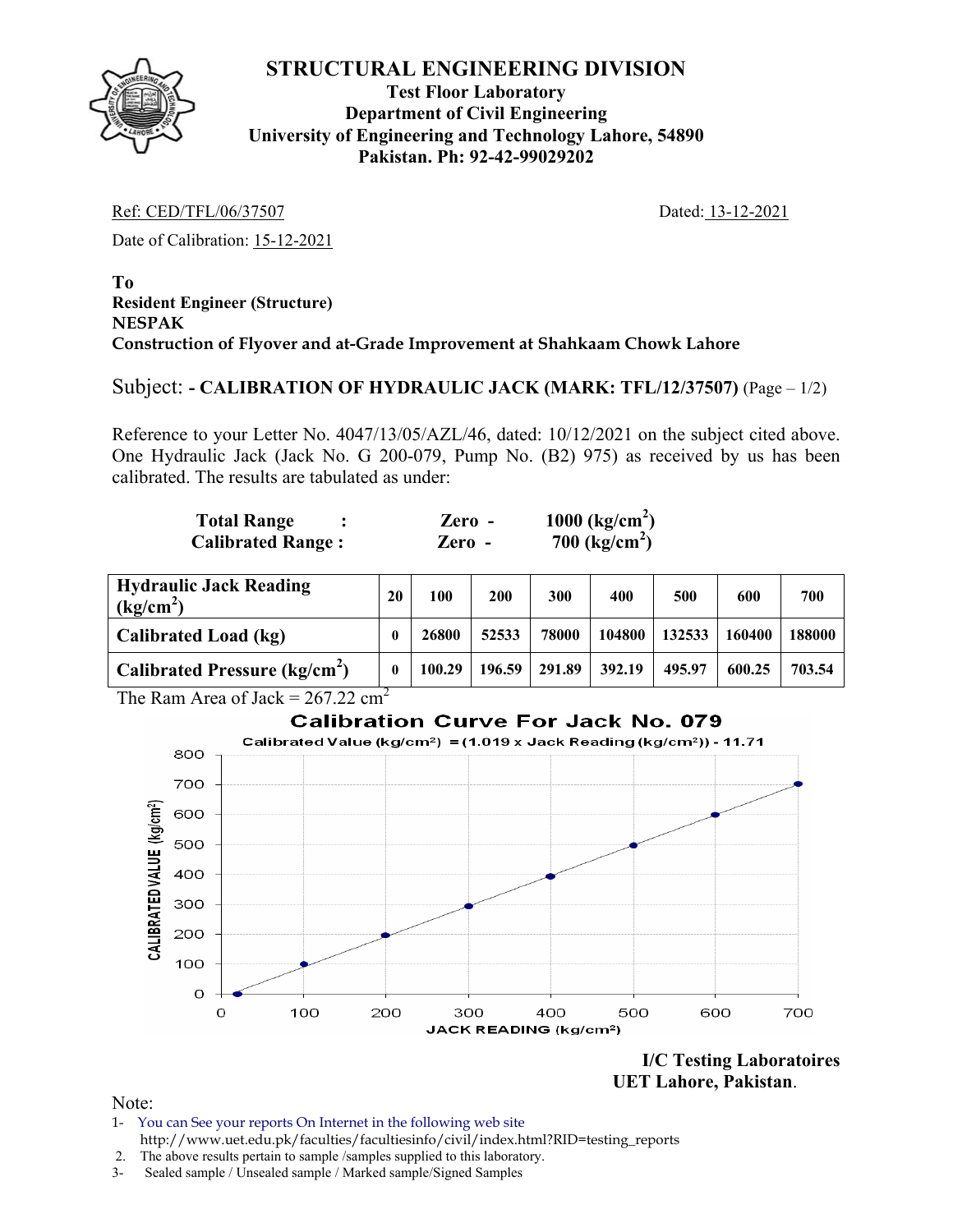

#### **Test Floor Laboratory Department of Civil Engineering University of Engineering and Technology Lahore, 54890 Pakistan. Ph: 92-42-99029202**

To, **Resident Engineer NESPAK Construction pof Flyover and At-Grade Improvement at Shahkaam Chowk Lahore (WMI)** 

Reference # CED/TFL **37509** (Dr. Asif Hameed) Dated: 14-12-2021 Reference of the request letter #4047/13/05/AZL/48 Dated: 11-12-2021

# **Tension Test Report** (Page -1/3) Date of Test 15-12-2021 Gauge length 640 mm Description Steel Strand Tensile Test as per ASTM A-416-94a

| Sr. No.                  | <b>Nominal</b><br><b>Nominal</b><br>Weight<br><b>Diameter</b> |         | <b>Measured</b><br><b>Yield strength</b><br>weight<br>clause $(6.3)$ |                                  | <b>Breaking</b><br>strength<br>clause $(6.2)$ |       | Modulus of<br>Elasticity<br>Young's<br>$\mathbf{H}$ | % Elongation | Remarks / Coil No. |       |
|--------------------------|---------------------------------------------------------------|---------|----------------------------------------------------------------------|----------------------------------|-----------------------------------------------|-------|-----------------------------------------------------|--------------|--------------------|-------|
|                          | (mm)                                                          | (kg/km) | (kg/km)                                                              | (kg)                             | (kN)                                          | (kg)  | (kN)                                                | GPa          |                    |       |
| $\mathbf{1}$             | 12.70<br>(1/2")                                               | 775.0   | 783.0                                                                | 17700                            | 173.64                                        | 19700 | 193.26                                              | 199          | >3.50              | 23022 |
| $\mathbf{1}$             | 12.70<br>(1/2")                                               | 775.0   | 782.0                                                                | 17700                            | 173.64                                        | 19900 | 195.22                                              | 198          | >3.50              | 23037 |
| $\overline{\phantom{a}}$ | $\overline{\phantom{a}}$                                      |         |                                                                      | $\blacksquare$                   |                                               |       |                                                     |              |                    |       |
|                          |                                                               |         |                                                                      | $\blacksquare$                   |                                               |       |                                                     |              |                    |       |
| $\overline{\phantom{a}}$ | $\overline{\phantom{0}}$                                      |         |                                                                      | $\blacksquare$                   |                                               | ٠     |                                                     |              |                    |       |
| $\overline{\phantom{a}}$ |                                                               |         |                                                                      |                                  |                                               |       |                                                     |              |                    |       |
|                          |                                                               |         |                                                                      | <b>Only two samples for Test</b> |                                               |       |                                                     |              |                    |       |

Witness by Rauf Niazi (MS NESPAK) & M. Anwar Ayub (ME NLC)

Note:

1. Modulus of Elasticity is based on nominal steel area of the steel strand vide clause 13.3 of ASTM – A416a

2. Load versus percentage strain graphs are attached

**I/C Testing Laboratoires UET Lahore, Pakistan**.

Note:

1- You can See your reports On Internet in the following web site http://www.uet.edu.pk/faculties/facultiesinfo/civil/index.html?RID=testing\_reports

2. The above results pertain to sample /samples supplied to this laboratory.

3- Sealed sample / Unsealed sample / Marked sample/Signed Samples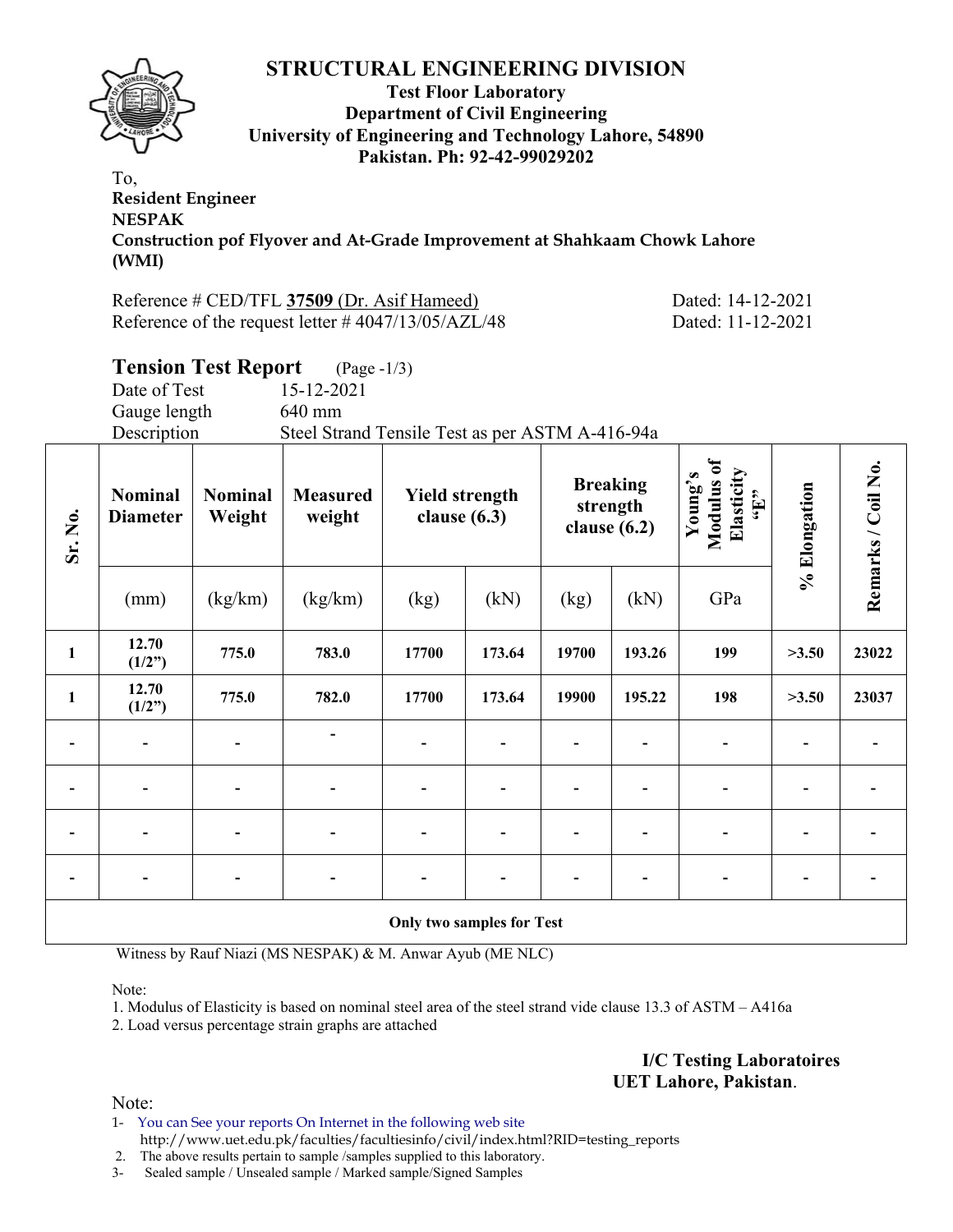### **STRUCTURAL ENGINEERING DIVISION Test Floor Laboratory Department of Civil Engineering University of Engineering and Technology Lahore, 54890 Pakistan. Ph: 92-42-99029202**  To,

**Resident Engineer NESPAK Construction pof Flyover and At-Grade Improvement at Shahkaam Chowk Lahore (WMI)** 

Reference # CED/TFL **37509** (Dr. Asif Hameed) Dated: 14-12-2021 Reference of the request letter # 4047/13/05/AZL/48 Dated: 11-12-2021

**Graph**  $(Page - 2/3)$ 



**I/C Testing Laboratoires UET Lahore, Pakistan**.

- 1- You can See your reports On Internet in the following web site http://www.uet.edu.pk/faculties/facultiesinfo/civil/index.html?RID=testing\_reports
- 2. The above results pertain to sample /samples supplied to this laboratory.
- 3- Sealed sample / Unsealed sample / Marked sample/Signed Samples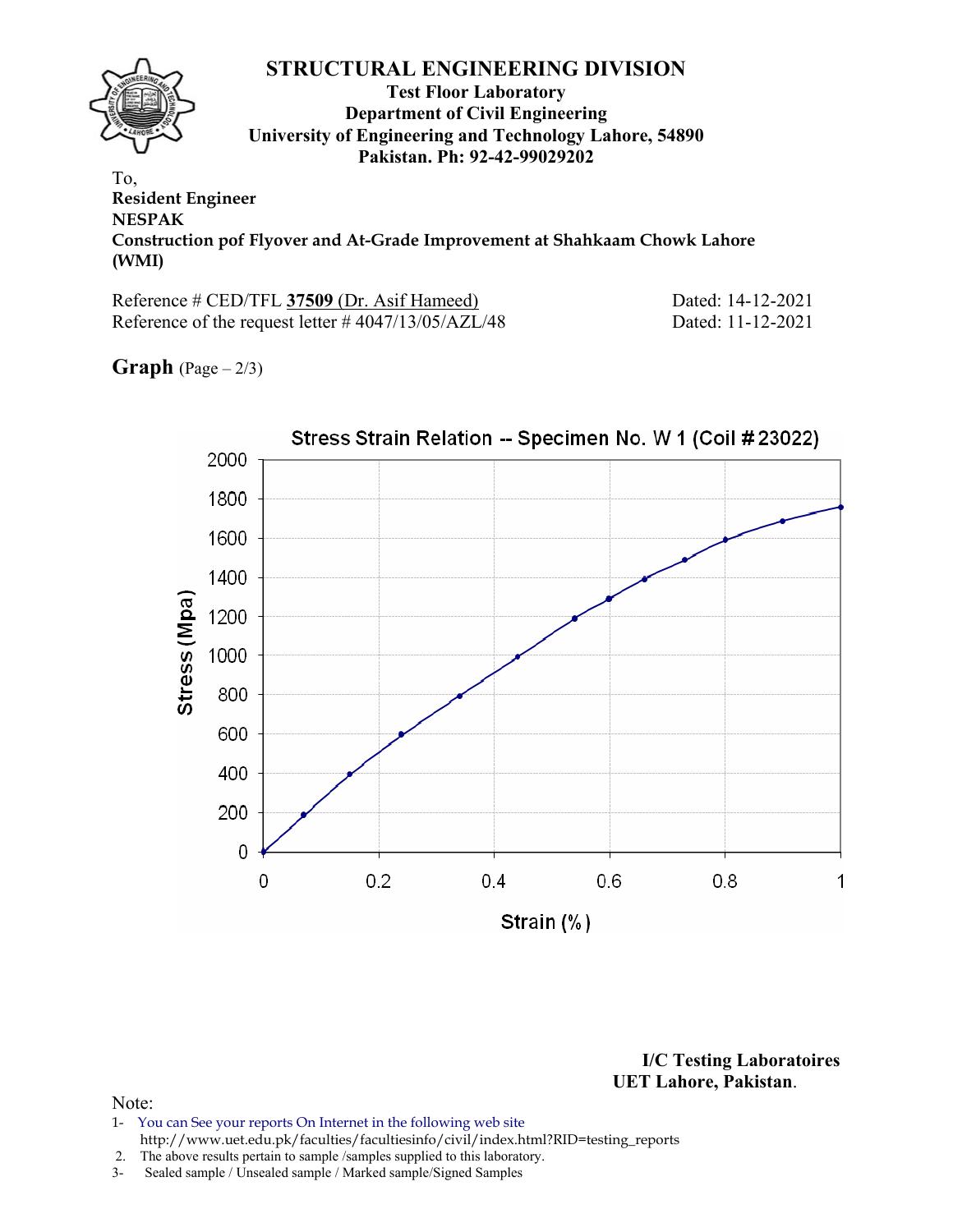#### **STRUCTURAL ENGINEERING DIVISION Test Floor Laboratory Department of Civil Engineering University of Engineering and Technology Lahore, 54890 Pakistan. Ph: 92-42-99029202**  To,

**Resident Engineer NESPAK Construction pof Flyover and At-Grade Improvement at Shahkaam Chowk Lahore (WMI)** 

Reference # CED/TFL **37509** (Dr. Asif Hameed) Dated: 14-12-2021 Reference of the request letter # 4047/13/05/AZL/48 Dated: 11-12-2021

**Graph**  $(Page - 3/3)$ 



**I/C Testing Laboratoires UET Lahore, Pakistan**.

- 1- You can See your reports On Internet in the following web site http://www.uet.edu.pk/faculties/facultiesinfo/civil/index.html?RID=testing\_reports
- 2. The above results pertain to sample /samples supplied to this laboratory.
- 3- Sealed sample / Unsealed sample / Marked sample/Signed Samples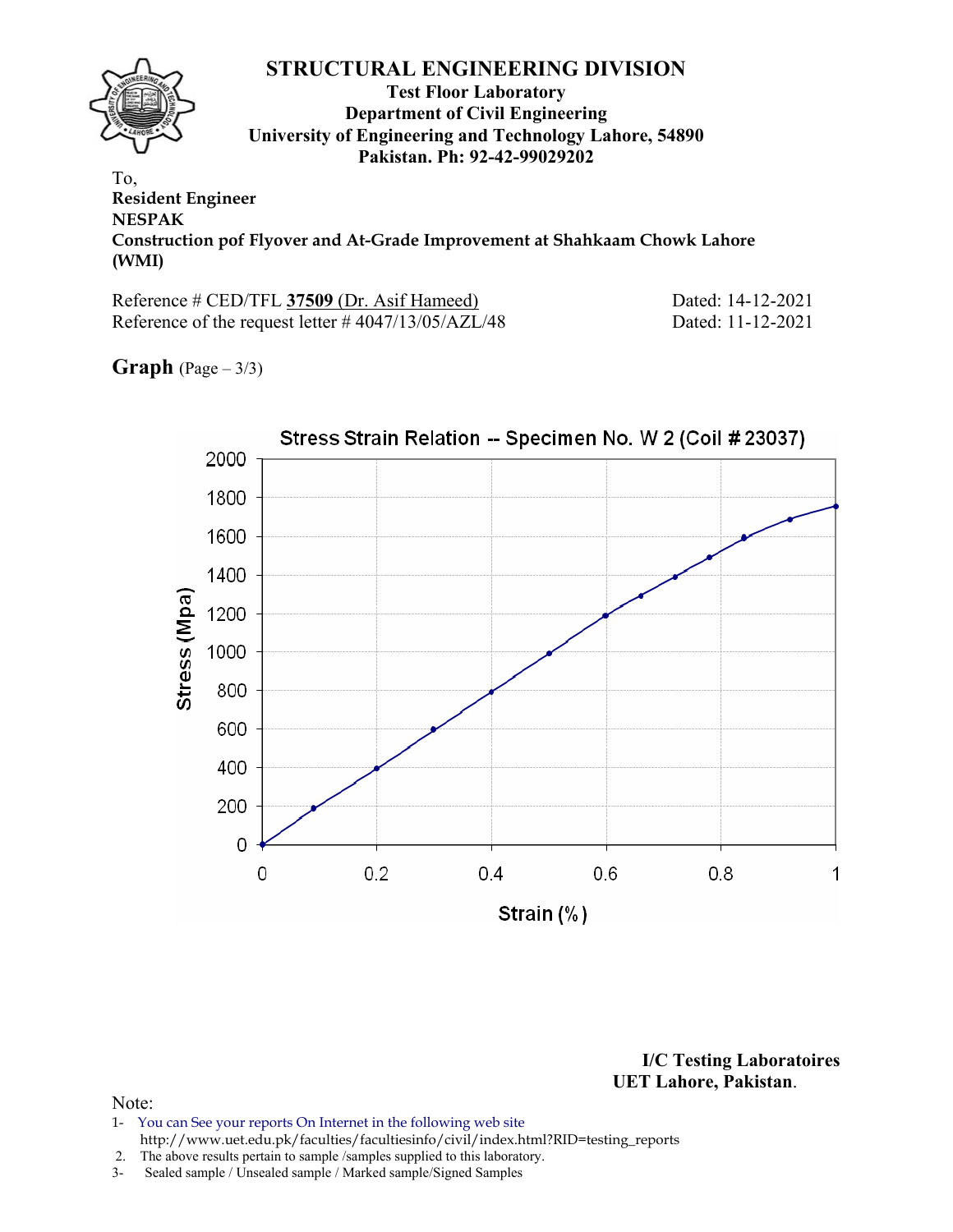

**Test Floor Laboratory Department of Civil Engineering University of Engineering and Technology Lahore, 54890 Pakistan. Ph: 92-42-99029202** 

Ref: CED/TFL/12/37510 Dated: 14-12-2021

Dated of Test: 15-12-2021

#### **To, Resident Engineer (RRWP-II) PEAS Consulting (Pvt) Ltd. Rawat – Rawalpindi Project (RRWP) – Phase – II, Conversion of 2-Lane Lai and Swan Bridge to 04 Lane Bridge**

#### Subject: **- CALIBRATION OF HYDRAULIC JACK (MARK: TFL/06/36648)** (Page -1/2)

Reference to your Letter No. 3963/RE/PRP/SM/067, Dated: 24/06/2021 on the subject cited above. One Hydraulic Jack (Jack No 3401, Gauge No. AES-3401) as received by us has been calibrated. The results are tabulated as under:

| <b>Total Range</b>       | $\chi$ ero - | $1000$ (bar)     |
|--------------------------|--------------|------------------|
| <b>Calibrated Range:</b> | Zero -       | <b>300 (bar)</b> |

| <b>Hydraulic Jack Reading</b><br>(bar) |                            | 40    | 80     | 120    | 160    | 200    | 240    | 280    | 300    |
|----------------------------------------|----------------------------|-------|--------|--------|--------|--------|--------|--------|--------|
| Calibrated                             | $\left(\mathrm{kg}\right)$ | 23000 | 47800  | 72200  | 98600  | 123000 | 148800 | 173800 | 187000 |
| Load                                   | Tonne                      | 23.00 | 47.80  | 72.20  | 98.60  | 123.00 | 148.80 | 173.80 | 187.00 |
| <b>Calibrated Pressure (bar)</b>       | 37.46                      | 77.86 | 117.60 | 160.60 | 200.35 | 242.37 | 283.09 | 304.59 |        |

1 Tonne = 1000 kg, The Ram Area of Jack =  $602.09 \text{ cm}^2$ 



**I/C Testing Laboratoires UET Lahore, Pakistan**.

- 1- You can See your reports On Internet in the following web site http://www.uet.edu.pk/faculties/facultiesinfo/civil/index.html?RID=testing\_reports
- 2. The above results pertain to sample /samples supplied to this laboratory.
- 3- Sealed sample / Unsealed sample / Marked sample/Signed Samples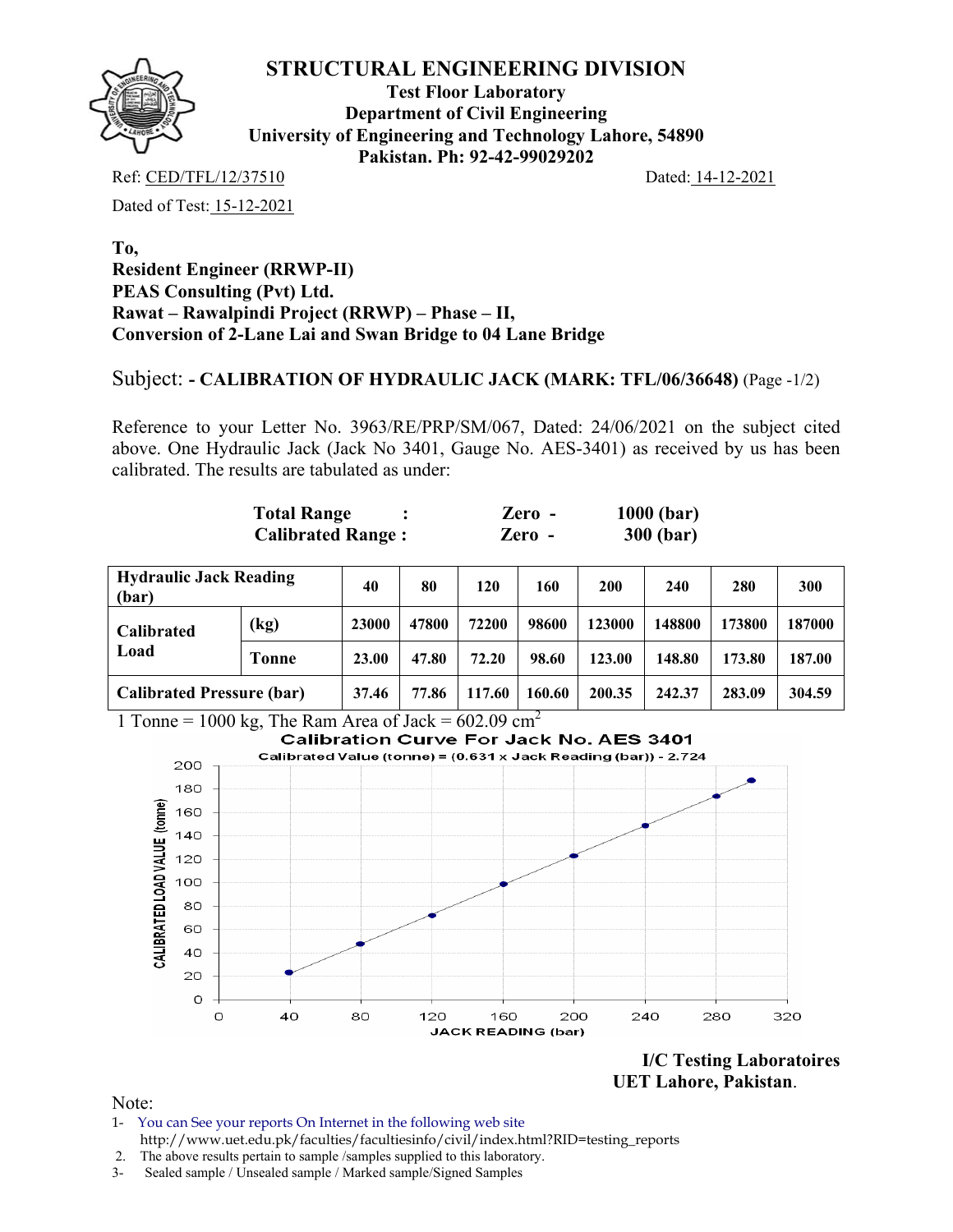

**Test Floor Laboratory Department of Civil Engineering University of Engineering and Technology Lahore, 54890 Pakistan. Ph: 92-42-99029202** 

Ref: CED/TFL/12/37510 Dated: 14-12-2021

Dated of Test: 15-12-2021

#### **To, Resident Engineer (RRWP-II) PEAS Consulting (Pvt) Ltd. Rawat – Rawalpindi Project (RRWP) – Phase – II, Conversion of 2-Lane Lai and Swan Bridge to 04 Lane Bridge**

#### Subject: **- CALIBRATION OF HYDRAULIC JACK (MARK: TFL/06/36648)** (Page -2/2)

Reference to your Letter No. 3963/RE/PRP/SM/067, Dated: 24/06/2021 on the subject cited above. One Hydraulic Jack (Jack No 3402, Gauge No. AES-3402) as received by us has been calibrated. The results are tabulated as under:

| <b>Total Range</b>       | $\chi$ ero - | $1000$ (bar)     |
|--------------------------|--------------|------------------|
| <b>Calibrated Range:</b> | Zero -       | <b>300 (bar)</b> |

| <b>Hydraulic Jack Reading</b><br>(bar) |       | 40    | 80     | 120    | 160    | 200    | 240    | 280    | 300    |
|----------------------------------------|-------|-------|--------|--------|--------|--------|--------|--------|--------|
| Calibrated                             | (kg)  | 22267 | 47333  | 72267  | 96933  | 123600 | 149333 | 175200 | 188800 |
| Load                                   | Tonne |       | 47.33  | 72.27  | 96.93  | 123.60 | 149.33 | 175.20 | 188.80 |
| <b>Calibrated Pressure (bar)</b>       | 36.27 | 77.10 | 117.71 | 157.89 | 201.32 | 243.24 | 285.37 | 307.52 |        |

1 Tonne = 1000 kg, The Ram Area of Jack =  $602.09 \text{ cm}^2$ 



**I/C Testing Laboratoires UET Lahore, Pakistan**.

- 1- You can See your reports On Internet in the following web site http://www.uet.edu.pk/faculties/facultiesinfo/civil/index.html?RID=testing\_reports
- 2. The above results pertain to sample /samples supplied to this laboratory.
- 3- Sealed sample / Unsealed sample / Marked sample/Signed Samples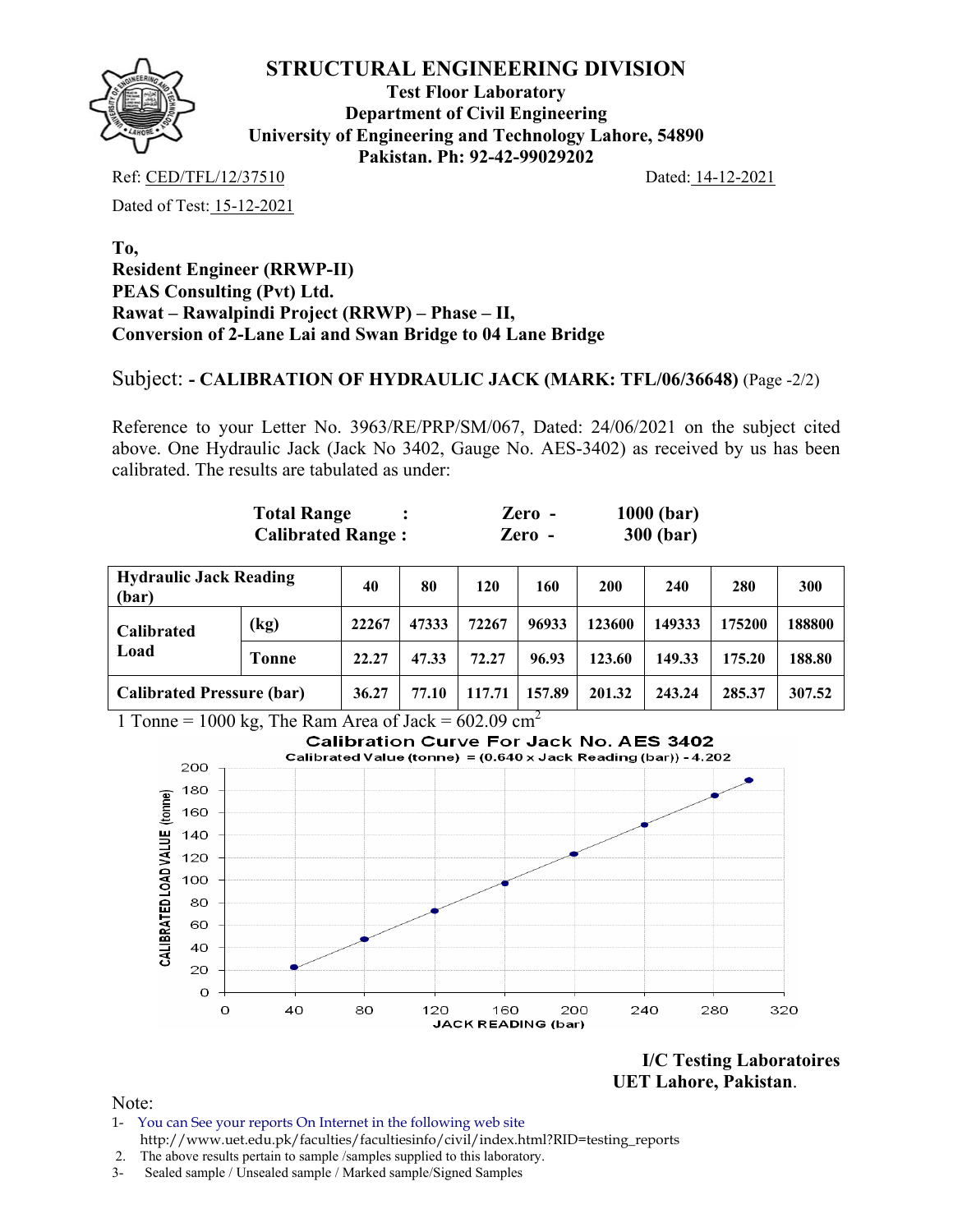

#### **Test Floor Laboratory Department of Civil Engineering University of Engineering and Technology Lahore, 54890 Pakistan. Ph: 92-42-99029202**

To, Project Manager Banu Mukhtar Contracting (Pvt) Ltd Roomi Fabric Ltd, Quid-e-Azam Business Park, Sheikhupura

Reference # CED/TFL **37511** (Dr. Ali Ahmed) Dated: 14-12-2021 Reference of the request letter # Nil Dated: 10-12-2021

# **Tension Test Report** (Page -1/1) Date of Test 15-12-2021 Gauge length 8 inches Description Deformed Steel Bar Tensile and Bend Test as per ASTM-A615

| Sr. No.                  | Weight                                              |                          | Diameter/<br><b>Size</b><br>(mm) | Area<br>$(in^2)$ |                          |      |                                                                  | <b>Yield load</b> | <b>Breaking</b><br>Load  |         | <b>Yield Stress</b><br>(psi) |                          | <b>Ultimate Stress</b><br>(psi) | Elongation | % Elongation | Remarks |
|--------------------------|-----------------------------------------------------|--------------------------|----------------------------------|------------------|--------------------------|------|------------------------------------------------------------------|-------------------|--------------------------|---------|------------------------------|--------------------------|---------------------------------|------------|--------------|---------|
|                          | $\frac{2}{10}$                                      | Nominal                  | Actual                           | Nominal          | Actual                   | (kg) | (kg)                                                             | Nominal           | Actual                   | Nominal | <b>Actual</b>                | (inch)                   |                                 |            |              |         |
| $\mathbf{1}$             | 0.411                                               | 10                       | 9.96                             | 0.12             | 0.121                    | 3800 | 5100                                                             | 69812             | 69380                    | 93696   | 93200                        | 0.90                     | 11.3                            |            |              |         |
| $\overline{2}$           | 0.405                                               | 10                       | 9.89                             | 0.12             | 0.119                    | 3800 | 5100                                                             | 69812             | 70390                    | 93696   | 94500                        | 0.90                     | 11.3                            | Agha Steel |              |         |
|                          |                                                     |                          |                                  |                  |                          |      |                                                                  |                   |                          |         | $\overline{\phantom{0}}$     |                          |                                 |            |              |         |
| $\overline{\phantom{a}}$ | $\overline{\phantom{0}}$                            | $\blacksquare$           | $\overline{\phantom{0}}$         |                  | $\overline{\phantom{0}}$ |      |                                                                  |                   |                          |         | $\overline{\phantom{a}}$     | $\overline{\phantom{0}}$ | $\overline{\phantom{a}}$        |            |              |         |
| $\overline{\phantom{a}}$ |                                                     | $\overline{\phantom{0}}$ |                                  |                  |                          |      |                                                                  |                   |                          |         | $\overline{\phantom{a}}$     | $\overline{\phantom{0}}$ | $\overline{\phantom{a}}$        |            |              |         |
|                          |                                                     |                          |                                  |                  | $\overline{\phantom{0}}$ |      |                                                                  |                   | $\overline{\phantom{0}}$ |         | $\overline{\phantom{0}}$     | $\overline{\phantom{0}}$ | $\overline{\phantom{0}}$        |            |              |         |
|                          |                                                     |                          |                                  |                  |                          |      | Note: only two samples for tensile and two samples for bend test |                   |                          |         |                              |                          |                                 |            |              |         |
|                          |                                                     |                          |                                  |                  |                          |      |                                                                  |                   |                          |         |                              |                          |                                 |            |              |         |
| <b>Bend Test</b>         |                                                     |                          |                                  |                  |                          |      |                                                                  |                   |                          |         |                              |                          |                                 |            |              |         |
|                          | 10mm Dia Bar Bend Test Through 180° is Satisfactory |                          |                                  |                  |                          |      |                                                                  |                   |                          |         |                              |                          |                                 |            |              |         |
|                          |                                                     |                          |                                  |                  |                          |      |                                                                  |                   |                          |         |                              |                          |                                 |            |              |         |

**I/C Testing Laboratoires UET Lahore, Pakistan**.

- 1- You can See your reports On Internet in the following web site http://www.uet.edu.pk/faculties/facultiesinfo/civil/index.html?RID=testing\_reports
- 2. The above results pertain to sample /samples supplied to this laboratory.
- 3- Sealed sample / Unsealed sample / Marked sample/Signed Samples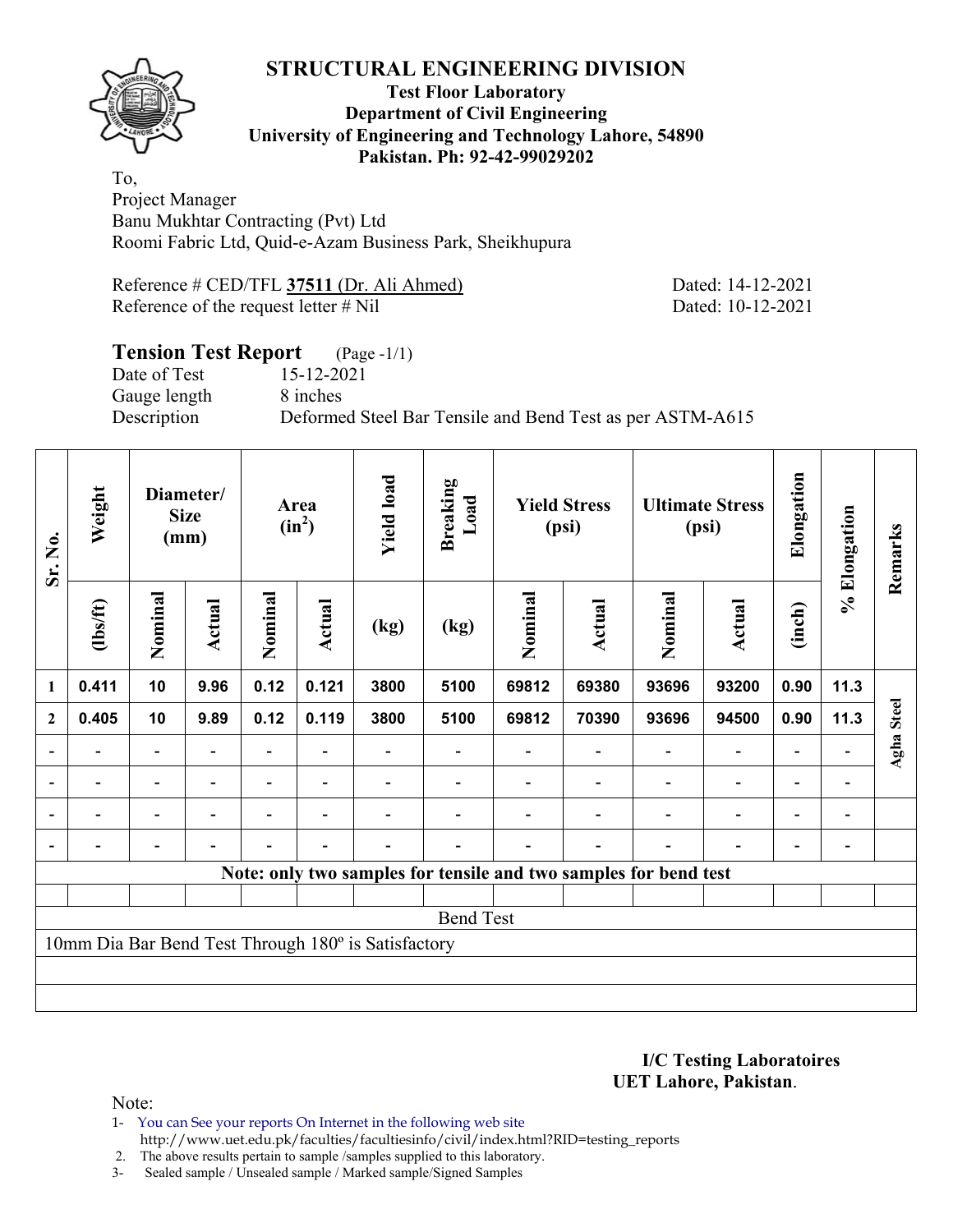

#### **Test Floor Laboratory Department of Civil Engineering University of Engineering and Technology Lahore, 54890 Pakistan. Ph: 92-42-99029202**

To, Resident Engineer NESPAK Construction of Underpass Across Bedian Road Connecting Phase-VI with Phase-IX, DHA, Lahore

| Reference # CED/TFL 37512 (Dr. Ali Ahmed)                    | Dated: 14-12-2021 |
|--------------------------------------------------------------|-------------------|
| Reference of the request letter $\# 3790/102/IUK/UET/01/011$ | Dated: 10-12-2021 |

### **Tension Test Report** (Page -1/1)

Date of Test 15-12-2021 Gauge length 8 inches

Description Deformed Steel Bar Tensile and Bend Test as per ASTM-A615

| Sr. No.                                       | Weight                                         |                          | Diameter/<br>size |         | Area<br>$(in^2)$ | <b>Yield load</b><br><b>Breaking</b><br>Load |       | <b>Yield Stress</b><br>(psi) |                                                                   | <b>Ultimate Stress</b><br>(psi) |                          | Elongation               | % Elongation                 | Remarks      |
|-----------------------------------------------|------------------------------------------------|--------------------------|-------------------|---------|------------------|----------------------------------------------|-------|------------------------------|-------------------------------------------------------------------|---------------------------------|--------------------------|--------------------------|------------------------------|--------------|
|                                               | $\frac{2}{10}$                                 | Nominal<br>$(\#)$        | Actual<br>(inch)  | Nominal | <b>Actual</b>    | (kg)                                         | (kg)  | Nominal                      | <b>Actual</b>                                                     | Nominal                         | Actual                   | (inch)                   |                              |              |
| $\mathbf{1}$                                  | 0.361                                          | $\mathbf 3$              | 0.367             | 0.11    | 0.106            | 3400                                         | 4700  | 68200                        | 70710                                                             | 94200                           | 97800                    | 1.10                     | 13.8                         |              |
| $\mathbf{2}$                                  | 0.356                                          | 3                        | 0.365             | 0.11    | 0.105            | 3400                                         | 4700  | 68200                        | 71520                                                             | 94200                           | 98900                    | 1.20                     | 15.0                         | <b>Steel</b> |
| 3                                             | 4.251                                          | 10                       | 1.261             | 1.27    | 1.250            | 41400                                        | 54400 | 71900                        | 73020                                                             | 94500                           | 96000                    | 1.70                     | 21.3                         | E            |
| $\overline{\mathbf{4}}$                       | 4.161                                          | 10                       | 1.248             | 1.27    | 1.223            | 43600                                        | 57000 | 75700                        | 78580                                                             | 99000                           | 102800                   | 1.50                     | 18.8                         |              |
|                                               | $\blacksquare$                                 | $\overline{\phantom{a}}$ | $\overline{a}$    |         |                  |                                              |       |                              |                                                                   |                                 | $\overline{\phantom{a}}$ | $\overline{\phantom{0}}$ | $\qquad \qquad \blacksquare$ |              |
|                                               |                                                |                          |                   |         |                  |                                              |       |                              |                                                                   |                                 |                          |                          |                              |              |
|                                               |                                                |                          |                   |         |                  |                                              |       |                              | Note: only four samples for tensile and two samples for bend test |                                 |                          |                          |                              |              |
|                                               |                                                |                          |                   |         |                  |                                              |       |                              |                                                                   |                                 |                          |                          |                              |              |
|                                               | <b>Bend Test</b>                               |                          |                   |         |                  |                                              |       |                              |                                                                   |                                 |                          |                          |                              |              |
| #3 Bar Bend Test Through 180° is Satisfactory |                                                |                          |                   |         |                  |                                              |       |                              |                                                                   |                                 |                          |                          |                              |              |
|                                               | #10 Bar Bend Test Through 180° is Satisfactory |                          |                   |         |                  |                                              |       |                              |                                                                   |                                 |                          |                          |                              |              |
|                                               |                                                |                          |                   |         |                  |                                              |       |                              |                                                                   |                                 |                          |                          |                              |              |

**I/C Testing Laboratoires UET Lahore, Pakistan**.

- 1- You can See your reports On Internet in the following web site http://www.uet.edu.pk/faculties/facultiesinfo/civil/index.html?RID=testing\_reports
- 2. The above results pertain to sample /samples supplied to this laboratory.
- 3- Sealed sample / Unsealed sample / Marked sample/Signed Samples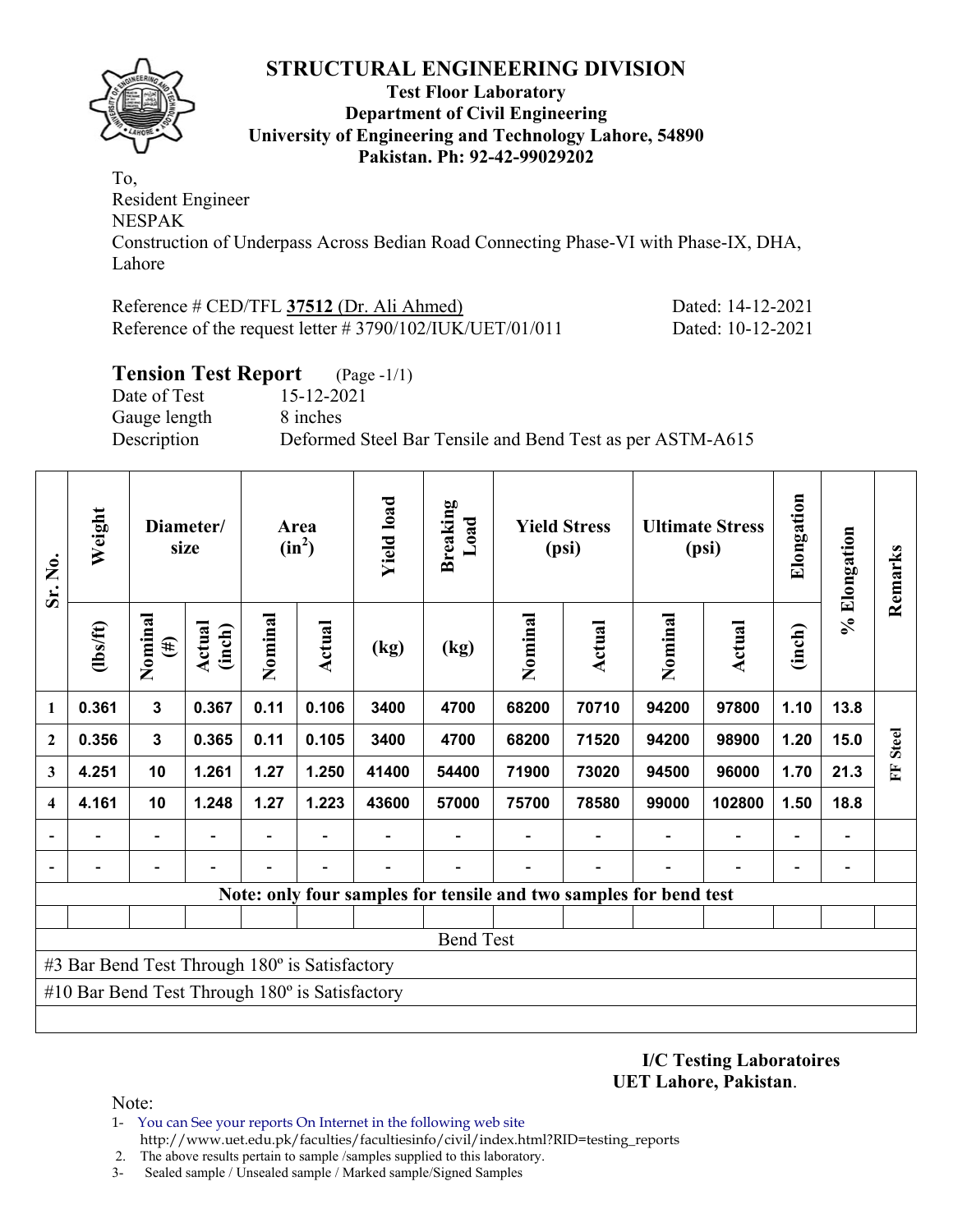

#### **Test Floor Laboratory Department of Civil Engineering University of Engineering and Technology Lahore, 54890 Pakistan. Ph: 92-42-99029202**

To, Garrison Engineer (Army) – I Gujranwala Cantt (CA No. ENC-A-50/2021 – Const of  $8 \times D$  Type Flats (G+3) at Gwa Cantt)

Reference # CED/TFL **37514** (Dr. Ali Ahmed) Dated: 14-12-2021 Reference of the request letter # 6180-2424/28/E-8 Dated: 10-12-2021

## **Tension Test Report** (Page -1/1)

Date of Test 15-12-2021 Gauge length 8 inches

Description Deformed Steel Bar Tensile and Bend Test as per ASTM-A615

| Sr. No.                                                           | Weight   | Diameter/<br><b>Size</b><br>(inch) |        | Area<br>$(in^2)$ |        | <b>Yield load</b> | <b>Breaking</b><br>Load | <b>Yield Stress</b><br>(psi) |        | <b>Ultimate Stress</b><br>(psi) |        | Elongation               | % Elongation | Grad |
|-------------------------------------------------------------------|----------|------------------------------------|--------|------------------|--------|-------------------|-------------------------|------------------------------|--------|---------------------------------|--------|--------------------------|--------------|------|
|                                                                   | (1bs/ft) | Nominal                            | Actual | Nominal          | Actual | (kg)              | (kg)                    | Nominal                      | Actual | Nominal                         | Actual | (inch)                   |              |      |
| 1                                                                 | 0.326    | 3/8                                | 0.349  | 0.11             | 0.096  | 2800              | 4300                    | 56200                        | 64410  | 86200                           | 99000  | 1.00                     | 12.5         | 40   |
| $\overline{2}$                                                    | 0.336    | 3/8                                | 0.355  | 0.11             | 0.099  | 2700              | 4200                    | 54100                        | 60280  | 84200                           | 93800  | 1.00                     | 12.5         |      |
| 3                                                                 | 0.372    | 3/8                                | 0.373  | 0.11             | 0.109  | 3000              | 3700                    | 60200                        | 60480  | 74200                           | 74600  | 1.90                     | 23.8         | 60   |
| 4                                                                 | 0.375    | 3/8                                | 0.375  | 0.11             | 0.110  | 3000              | 3900                    | 60200                        | 60030  | 78200                           | 78100  | 1.90                     | 23.8         |      |
|                                                                   |          | -                                  |        |                  |        |                   |                         |                              |        |                                 |        | $\overline{\phantom{0}}$ |              |      |
|                                                                   |          |                                    |        |                  |        |                   |                         |                              |        |                                 |        | $\overline{\phantom{0}}$ |              |      |
| Note: only four samples for tensile and two samples for bend test |          |                                    |        |                  |        |                   |                         |                              |        |                                 |        |                          |              |      |
|                                                                   |          |                                    |        |                  |        |                   |                         |                              |        |                                 |        |                          |              |      |
| <b>Bend Test</b>                                                  |          |                                    |        |                  |        |                   |                         |                              |        |                                 |        |                          |              |      |
| 3/8" Dia Bar Bend Test Through 180° is Satisfactory               |          |                                    |        |                  |        |                   |                         |                              |        |                                 |        |                          |              |      |
| $3/8$ " Dia Bar Bend Test Through $180^\circ$ is Satisfactory     |          |                                    |        |                  |        |                   |                         |                              |        |                                 |        |                          |              |      |
|                                                                   |          |                                    |        |                  |        |                   |                         |                              |        |                                 |        |                          |              |      |

**I/C Testing Laboratoires UET Lahore, Pakistan**.

Note:

1- You can See your reports On Internet in the following web site http://www.uet.edu.pk/faculties/facultiesinfo/civil/index.html?RID=testing\_reports

2. The above results pertain to sample /samples supplied to this laboratory.

3- Sealed sample / Unsealed sample / Marked sample/Signed Samples